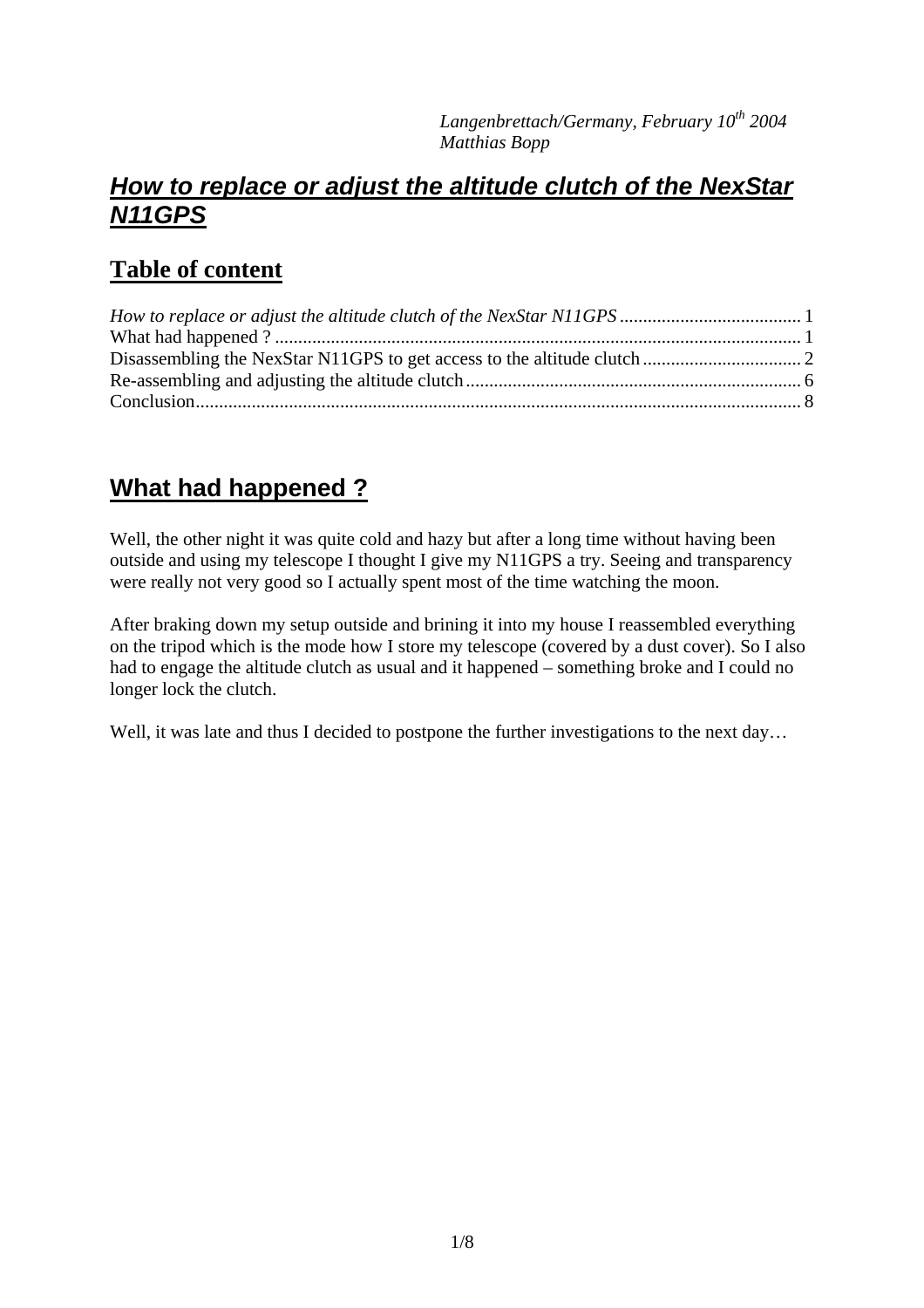### **Disassembling the NexStar N11GPS to get access to the altitude clutch**

Well, the bad news is that you have to remove the OTA from the fork to get access to the left fork arm where the altitude clutch is located and then disassemble this left OTA mount.

So first you have to remove the handle and the 2 covers from the left fork arm



You can see on this picture the large nut holding the bearing of the arm. You will have to remove this later in this process. First you remove the 8 small screws which attach the OTA to the frame of the form arms (4 on each fork arm).

Next you loosen the 4 large screws in the bottom of the left fork arm such that you can gently widen the fork to be able to remove the OTA which is still clamped between the fork arms.

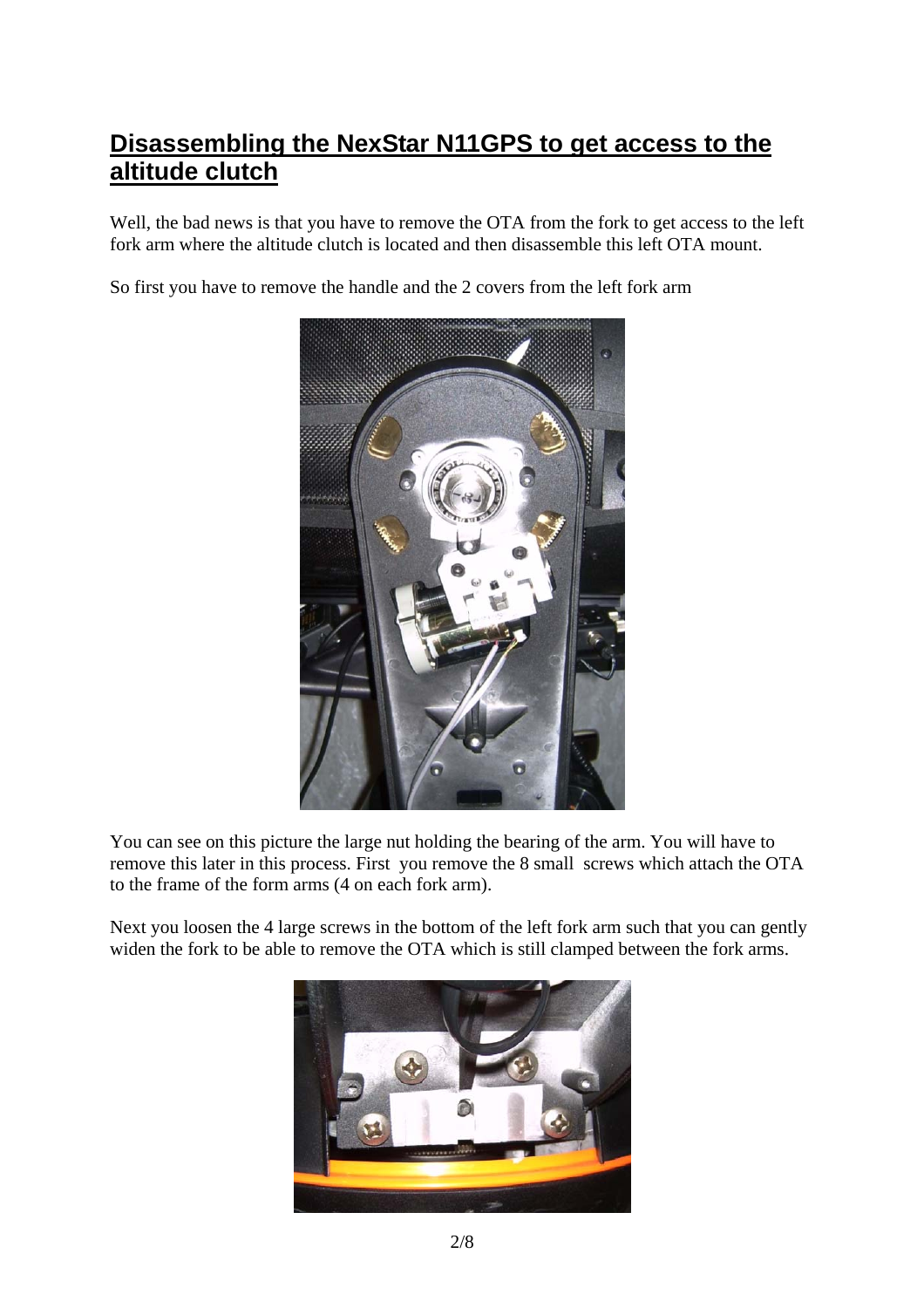There is one index nose on each of the sides of the OTA – take care not to brake them. Very little power is needed to remove the OTA from the for mount !

Ok, once you have successfully removed the OTA you now see the fork arms like this.



This is the left fork arm with the clutch. To remove it OTA you now see the fork arms like this. To remove it the large nut at the outside of the fork arm needs to be removed. You can then remove the bearing and next separate the holder of the OTA from the fork completely.

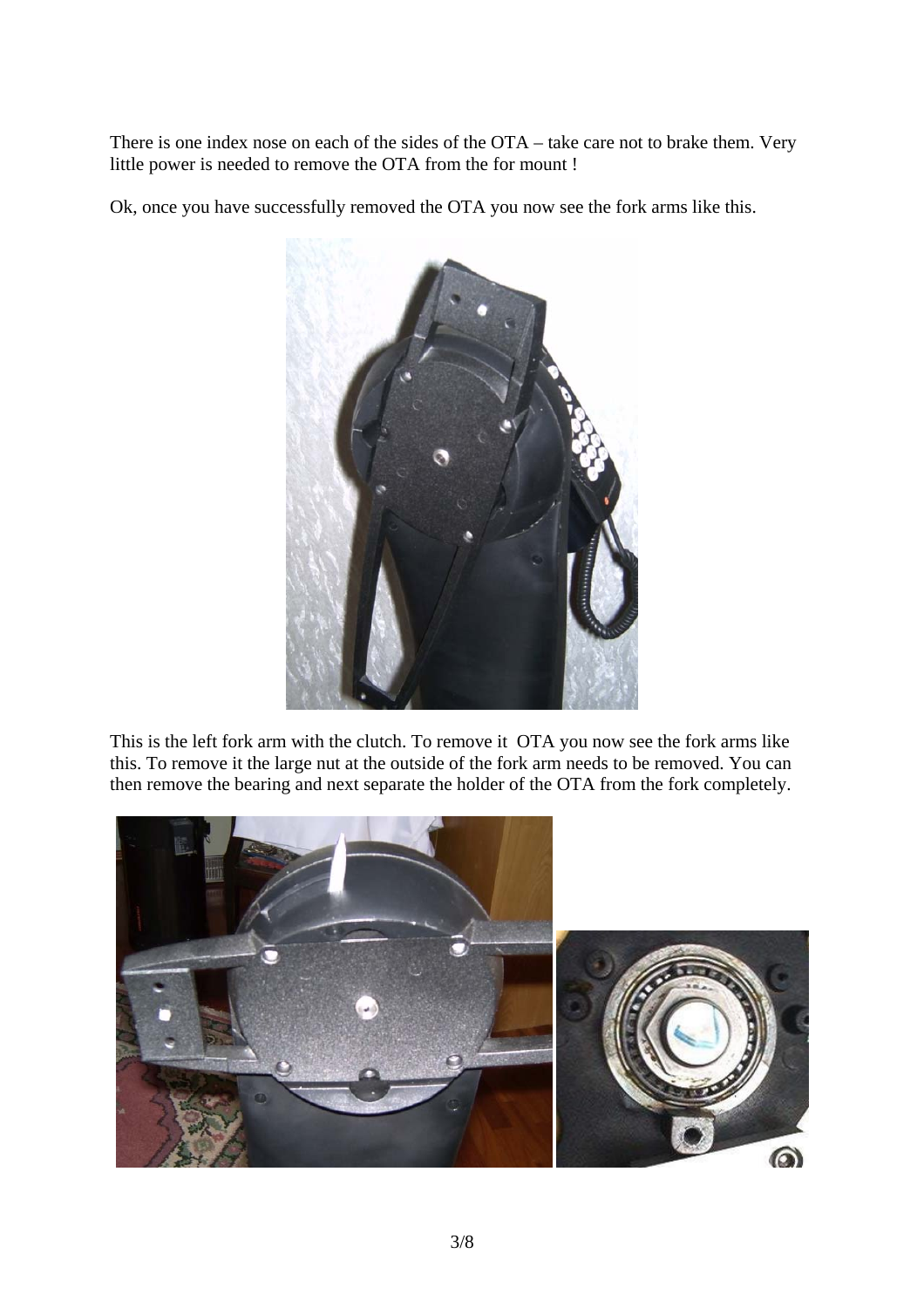This is a view of the holder after being removed from the fork.



The next few pictures show you the sequence and the parts to be removed to get access to the clutch. First the gear gets off.



Then a black plastic cover has to be removed.

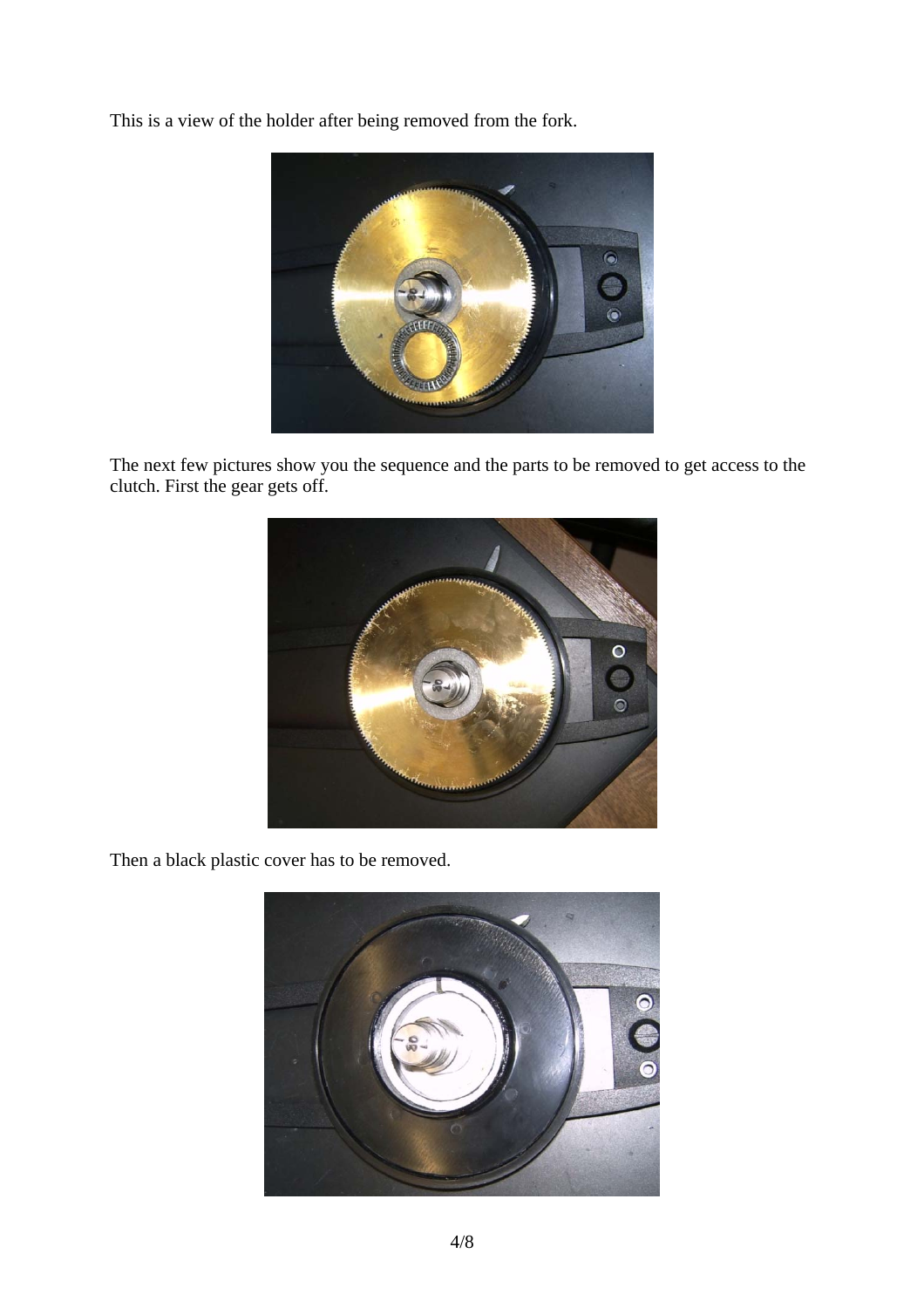Now you see the clutch and also the broken part.



Next I removed the broken part from the arm.



Here are two more pictures of the broken part disassembled from the arm:



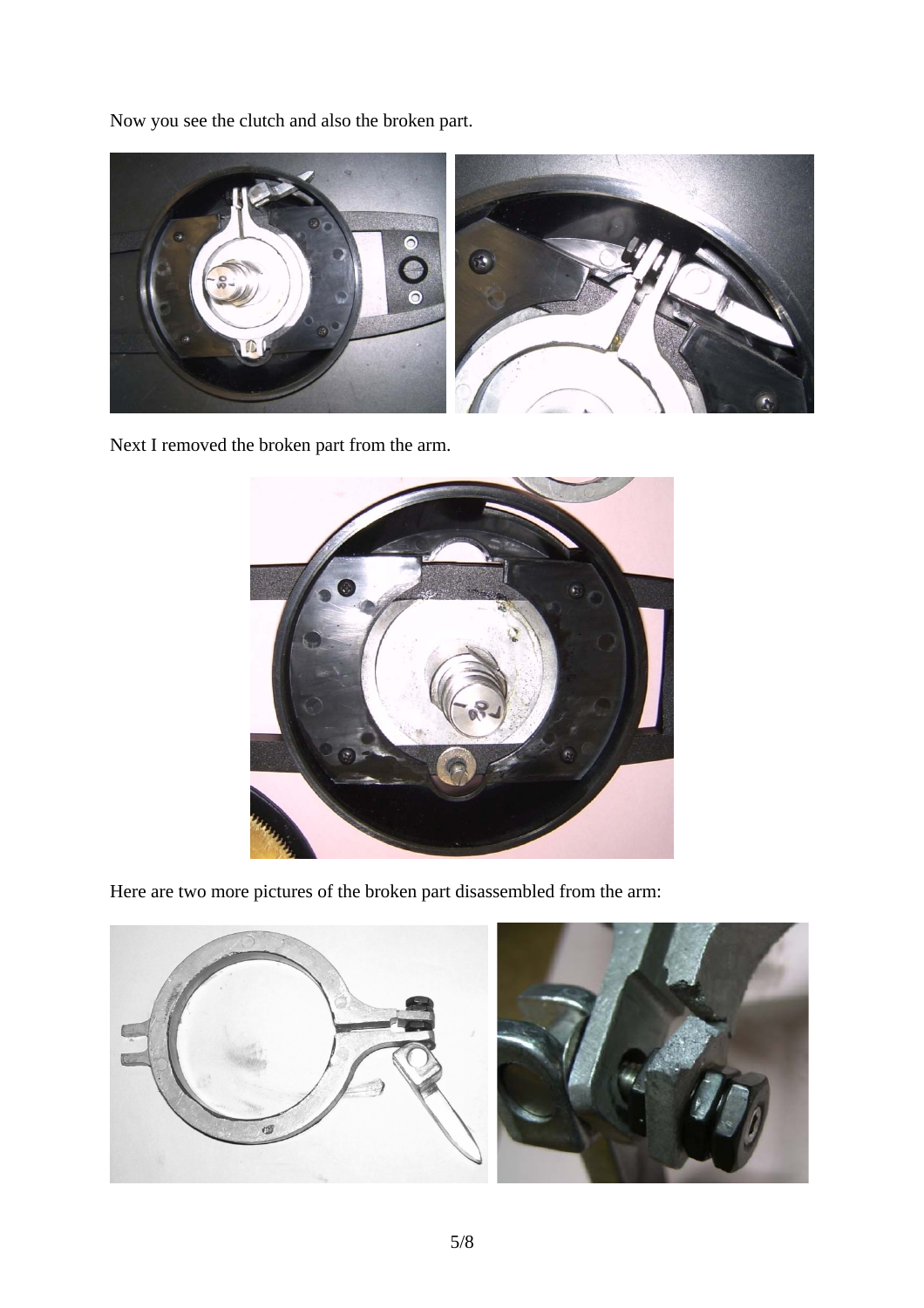Well, now it was time to call my dealer. He was very responsive and helpful and I got the replacement part within 1 week. The telescope was still under warranty and so I did not to have to pay for the part. Some dealers may request to have the broken telescope shipped to them for repair though. Isn't this an excellent service ?

### **Re-assembling and adjusting the altitude clutch**

Well, first you have to disassemble the clutch. You take the aluminium handle and screw it of the threaded rod. It needs a bit of force because Celestron used some screw sealing lacquer. Therefore it is easier if you use an Allen key which you insert into and hold the threaded rod.



You can see some of this residual red lacquer on the picture below.



Then you also remove the 3 nuts from the threaded rod (also secured with the lacquer). You should now see the following parts in front of you …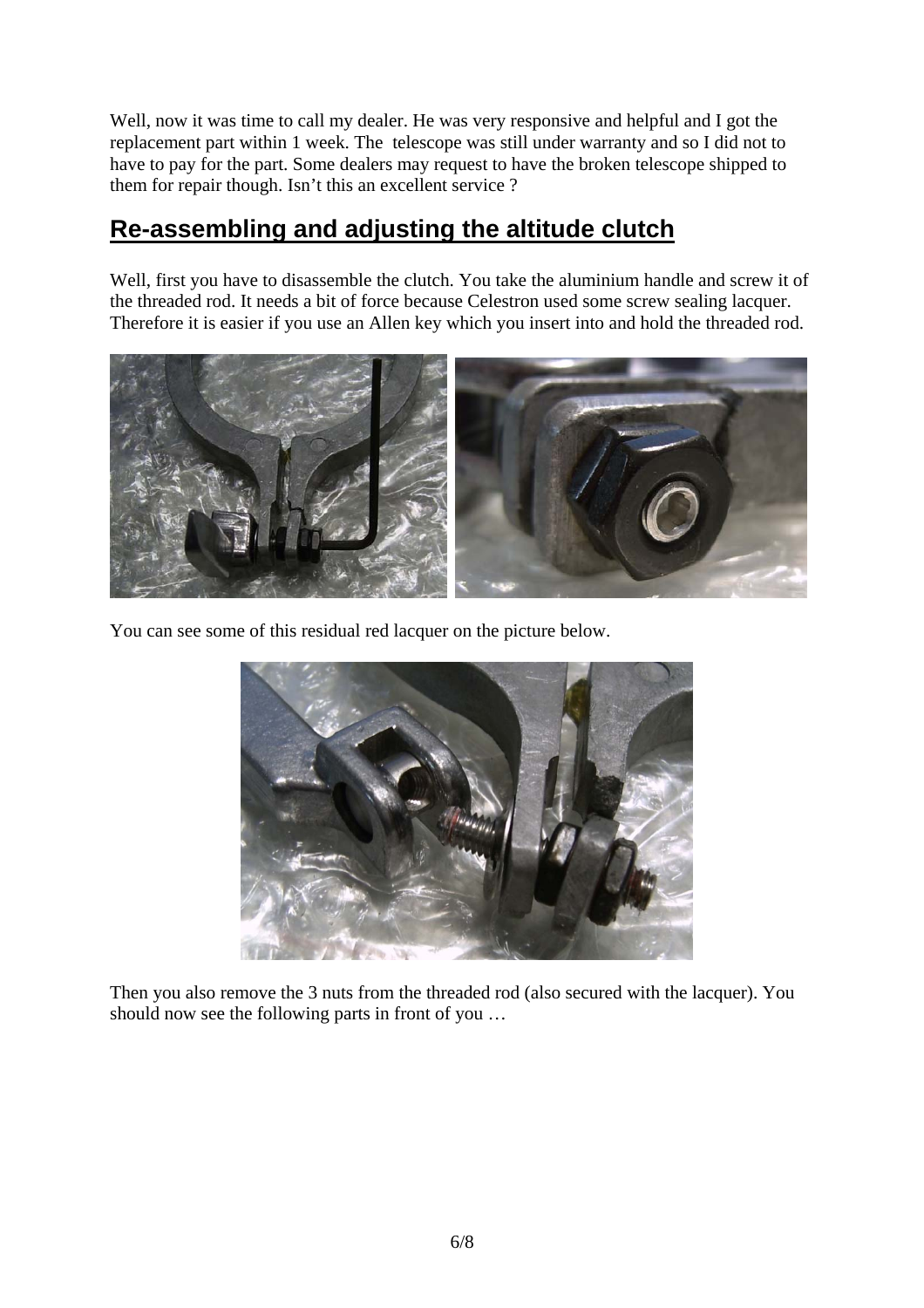

Now replace the broken clutch and reassemble the parts in the reverse sequence. Make sure you place the 3 nuts in about the same position as they were during disassembly. I thought it was a good idea to also apply some screw sealing lacquer. To adjust the proper tension of the clutch you can place the clutch on the black plastic disk with the drum inserted. Now you just need to turn the aluminium handle until you feel the clutch will clamp with medium power to be applied. This will result in an initial adjustment, to be followed with a final adjustment after the clutch has been assembled and mounted into the arm and before the OTA is attached. When making the final adjustment, check the tension of the clutch to be sure it is not so tight as to strain the clamp but not so loose that the tube bracket is able to move with a little pressure."